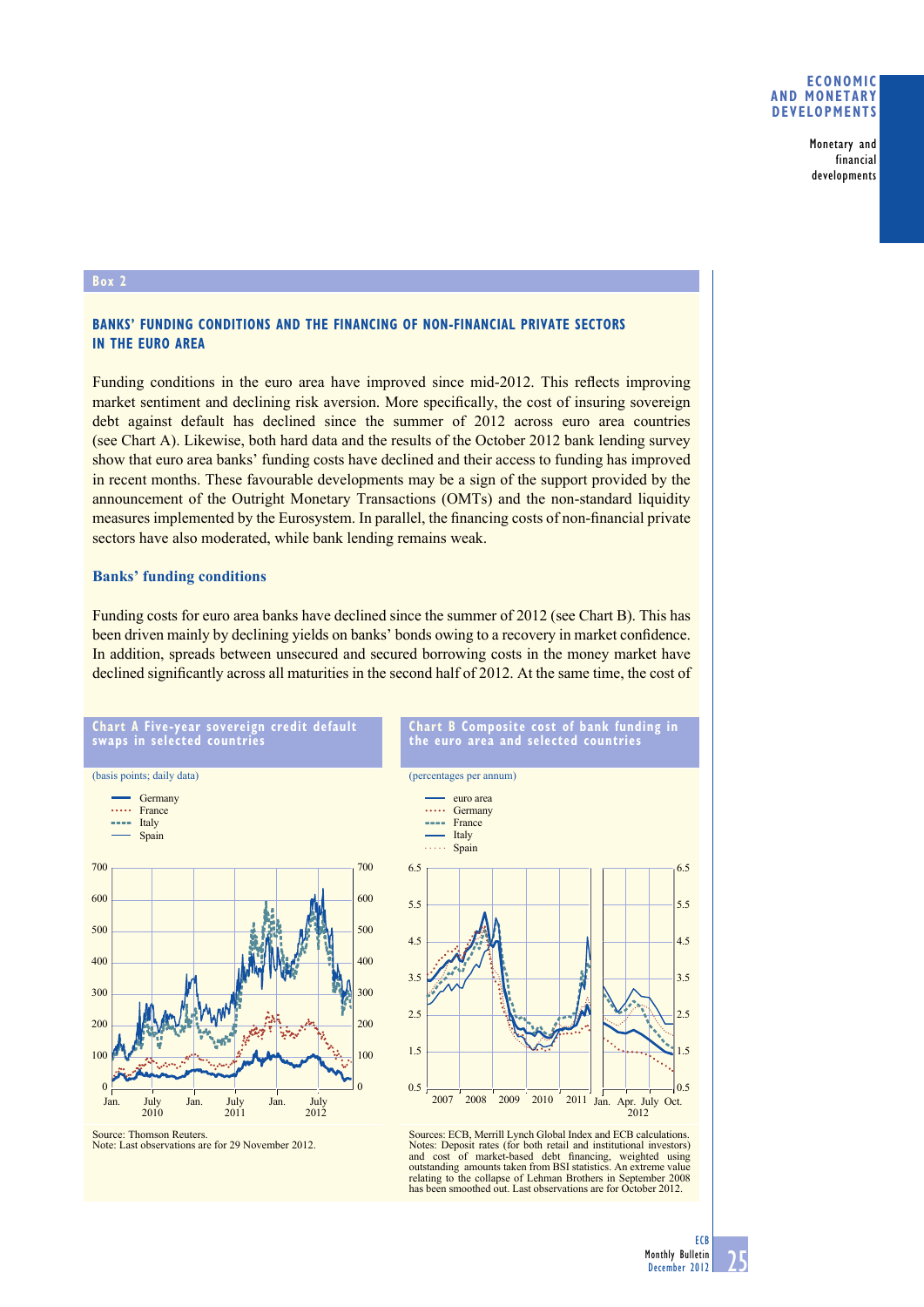

Sources: Deutsche Bundesbank, Banque de France, Banca d'Italia, Banco de España and ECB calculations based on BSI statistics. Notes: MFI reporting sector excluding the Eurosystem. Data refer to the average monthly flows observed between December 2011 and August 2012 and September and October 2012 respectively.

deposit funding has stabilised at the euro area level, reflecting a sluggish pass-through of previous cuts in key ECB interest rates in the context of banks' efforts to attract stable funding.

The improvement in banks' funding situation is also reflected in positive flows for domestic and non-resident deposits in France, Italy and Spain (see Chart C). Meanwhile, German banks have seen a decline in deposits held by non-residents, suggesting some moderate rebalancing of portfolios by international investors. Consequently, German banks reduced their claims on the Eurosystem in September and October, while banks in other countries (especially Spain) have reduced their borrowing from the Eurosystem. The results of the October 2012 bank lending survey also show that banks' access to retail funding improved in the third quarter of 2012.<sup>1</sup> Overall, these developments suggest that the degree of financial fragmentation in the euro area may be declining. That can also be seen in the stabilisation of TARGET2 balances since mid-2012.

In autumn 2012 net issuance of long-term debt securities by banks resident in the euro area was significantly less negative than it had been in previous months. This is in line with the results of the bank lending survey, which indicate that banks' access to funding via securities markets improved in the third quarter of 2012. At the same time, interbank trading volumes remain low and concentrated in the shortest maturities. The low levels of activity in bank bond and money markets could be interpreted as a sign of persistent stress in these markets. However, they could also reflect a reduced need to resort to market-based funding given the high levels of central bank liquidity following the Eurosystem's two three-year longer-term refinancing operations (LTROs) in late 2011 and early 2012. Indeed, despite the recent reduction in banks' reliance

1 For more detailed analysis of the results of the October 2012 bank lending survey, see *The euro area bank lending survey: 3rd quarter of 2012*, ECB, October 2012.

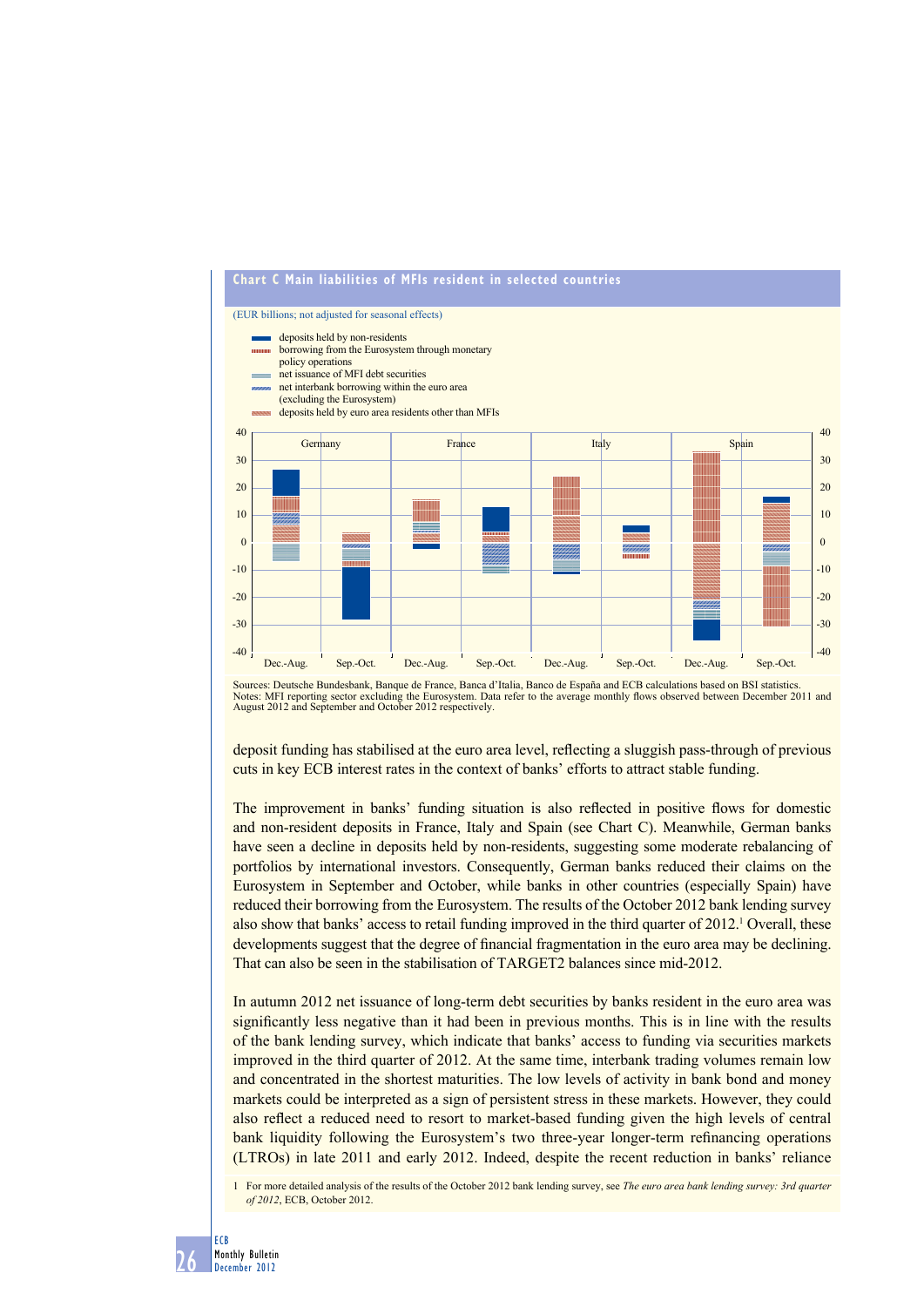# **economic anD monetary DeVeloPmentS**

Monetary and financial developments

#### **chart D recourse to the eurosystem by euro area credit institutions**

(monthly outstanding amounts; EUR billions)





Sources: ECB and ECB calculations.<br>Notes: "Recourse to Eurosystem funding" refers to central bank<br>monetary policy refinancing operations. "Claims on Eurosystem"

Notes: The indicator is calculated using interest rates on loans with a maturity of up to one year, floating rates on loans with a maturity of more than one year and interest rates on overdrafts, which are aggregated on the basis of outstanding amounts. A variable's coefficient of variation is the ratio of its standard deviation to its mean. Here, it is calculated for all euro area countries where data are available and reflects the changing composition of the euro area.

on central bank lending, the amount of liquidity provided to euro area credit institutions by the Eurosystem remains substantial (see Chart D).

## Financing conditions for non-financial private sectors

The cost of short-term bank lending to euro area non-financial corporations has declined since early 2012, mainly reflecting the pass-through of reductions in key ECB interest rates and market interest rates (see Chart E). A similar development can be observed in the dynamics of rates on bank lending to households for house purchase. This pass-through has been substantially facilitated by the implementation of the two three-year LTROs and other non-standard measures. Still, borrowing costs continue to vary greatly across euro area countries, reflecting differences in banks' funding conditions and country-specific economic developments affecting the creditworthiness of borrowers.<sup>2</sup>

MFI lending flows to non-financial private sectors have declined in the euro area since mid-2011 (see Chart F). This moderation has been broadly based across euro area countries, with the notable exception of Germany (where loan developments have remained moderate throughout that period). In Spain, loan flows have become increasingly negative. In Italy, loan flows were significantly positive in  $2010-11$ , but have turned negative in  $2012$ . In France, loan flows

includes bank funds held in the deposit facility and current accounts. Last observations are for November 2012.

<sup>2</sup> For more detailed analysis, see the box entitled "Cross-country heterogeneity in MFI interest rates on loans to non-fi nancial corporations in the euro area", *Monthly Bulletin*, ECB, November 2012.